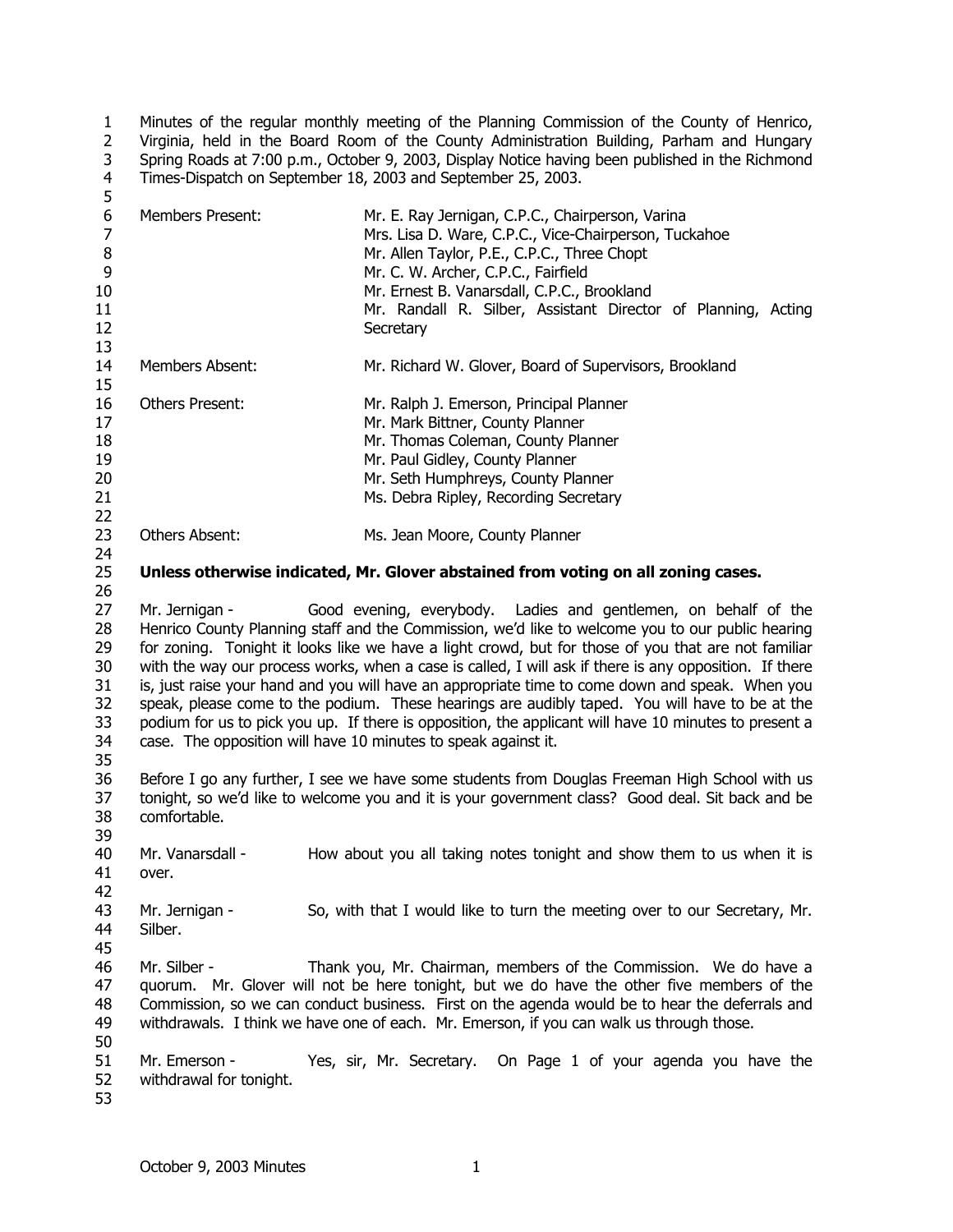54 **Deferred from the September 11, 2003 Meeting:** 55 56 57 58 59 60 61 62 63 64 65 66 67 68 69 70 71 72 73 74 75 76 77 78 79 80 81 82 83 84 85 86 87 88 89 90 91 92 93 94 95 96 97 98 99 100 101 102 103 104 105 106 **C-43C-03 Melvin Spain for Chuck Lessin:** Request to conditionally rezone from R-0 One Family Residence District to R-1C One Family Residence District (Conditional), Parcel 742- 738-9442, containing 3.0 acres, located on the west line of N. Gaskins Road approximately 996 feet north of River Road. A single-family residential subdivision is proposed. The applicant proffers the density shall not exceed a maximum of four (4) lots. The R-1 District allows a minimum lot size of 25,000 square feet. The Land Use Plan recommends Rural Residential, not exceeding 1.0 unit per acre. Mr. Emerson - This is a withdrawal and no action is necessary. **C-52C-03 Mr. And Mrs. Hung Yim:** Request to conditionally rezone from A-1 Agricultural District to B-3C Business District (Conditional), Parcel 735-763-5299, containing 1.922 acres, located on the north line of West Broad Street (U. S. Route 250) approximately 1,450 feet east of N. Gayton Road. A restaurant is proposed. The use will be controlled by proffered conditions and zoning ordinance regulations. The Land Use Plan recommends Mixed Use. The site is also in the West Broad Street Overlay District. Mr. Emerson - The deferral is requested to your December 11, 2003 meeting. Mr. Jernigan - Is there any opposition to the deferral of Case C-52C-03? No opposition. Mr. Taylor - No opposition, Mr. Chairman. I move that Case C-52C-03 be deferred to December 11, 2003, at the request of the applicant. Mr. Vanarsdall - Second. Mr. Jernigan - We have a motion by Mr. Taylor and a second by Mr. Vanarsdall. All in favor say aye. All opposed say no. The ayes have it. The motion is passed. At the applicant's request, the Planning Commission deferred Case C-52C-03, Mr. And Mrs. Hung Yim, to its meeting on December 11, 2003. Mr. Silber - That completes the deferral items. We can move right into the agenda. **C-50C-03 Alvin S. Mistr for Charles O. Davidson:** Request to conditionally rezone from A-1 Agricultural District to R-3C One Family Residence District (Conditional), Parcels 747-767-7057 and 747-767-8072 and part of Parcel 747-767-4490, containing 8.59 acres, located on the northwest line of Sadler Road approximately 450 feet northeast of its intersection with Trexler Road. A single-family residential subdivision is proposed. The applicant proposes a density of no more than twenty (20) lots. The R-3 District allows a minimum lot size of 11,000 square feet. The Land Use Plan recommends Suburban Residential 1, 1.0 to 2.4 units net density per acre. Mr. Jernigan - Is there any opposition to Case C-50C-03? No opposition. Mr. Bittner, how are you? Mr. Bittner - All right, how are you, Mr. Jernigan? Mr. Jernigan - Fine. Mr. Bittner - This proposal would yield a density of 2.33 residential units per acre, which is consistent with the Land Use Plan's recommended density of 1 to 2.4 units per acre.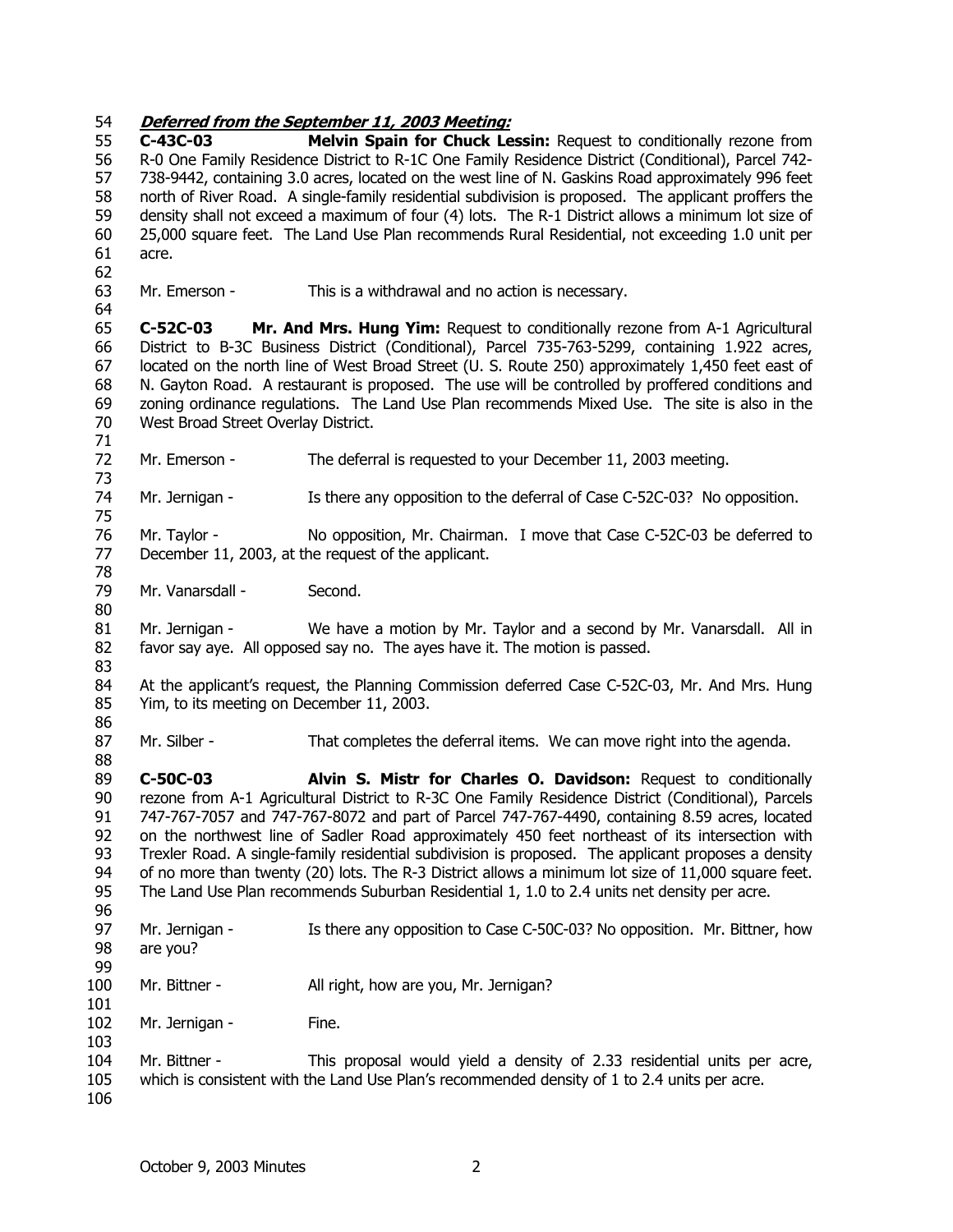| 107<br>108 | The applicant has submitted revised proffers, which address some of the issues in the staff report<br>including the provision of the following: |  |  |
|------------|-------------------------------------------------------------------------------------------------------------------------------------------------|--|--|
| 109        |                                                                                                                                                 |  |  |
| 110        | Brick or stone fronts for at least 50% of the homes in the subdivision;<br>$\bullet$                                                            |  |  |
| 111        | Standard 6" curb and gutter;<br>$\bullet$                                                                                                       |  |  |
| 112        | Minimum lot widths of 85'; and<br>$\bullet$                                                                                                     |  |  |
| 113        | Two-car garages on all homes with at least half of them having side or rear entries;<br>$\bullet$                                               |  |  |
| 114        |                                                                                                                                                 |  |  |
| 115        | These proffers were received yesterday, therefore the time limit would need to be waived to accept                                              |  |  |
| 116        | them.                                                                                                                                           |  |  |
| 117        |                                                                                                                                                 |  |  |
| 118        | A new conceptual layout has also been received showing 18 lots. The boundaries of this layout do                                                |  |  |
| 119        | not appear to correspond to the proposed rezoning boundaries. The applicant should address this                                                 |  |  |
| 120        | discrepancy as soon as possible.                                                                                                                |  |  |
| 121        |                                                                                                                                                 |  |  |
| 122        | Even with the new proffers, however, there are some outstanding issues which the applicant should                                               |  |  |
| 123        | consider addressing, including:                                                                                                                 |  |  |
| 124        |                                                                                                                                                 |  |  |
| 125        | The provision of additional setback or sound protection for any house adjacent to<br>$\bullet$                                                  |  |  |
| 126        | Interstate 295;                                                                                                                                 |  |  |
| 127        | The provision of brick or stone piers under outside decks; and<br>$\bullet$                                                                     |  |  |
| 128        | The provision of landscaping along Sadler Road equivalent to the standards for a 25-foot<br>$\bullet$                                           |  |  |
| 129        | transitional buffer.                                                                                                                            |  |  |
| 130        |                                                                                                                                                 |  |  |
|            |                                                                                                                                                 |  |  |
| 131        | If the applicant could address these items, staff could be more supportive of this request. This                                                |  |  |
| 132        | concludes my presentation, I would be happy to answer any questions you may have.                                                               |  |  |
| 133<br>134 |                                                                                                                                                 |  |  |
| 135        | Mr. Jernigan -<br>Are there any questions for Mr. Bittner from the Commission?                                                                  |  |  |
| 136        | Mrs. Ware -<br>Wasn't there soundproofing on one of the other cases that backed up to                                                           |  |  |
| 137        |                                                                                                                                                 |  |  |
|            |                                                                                                                                                 |  |  |
|            | the highway?                                                                                                                                    |  |  |
| 138        |                                                                                                                                                 |  |  |
| 139        | Yes, on a case coming up just a little further down on the agenda, C-53C-<br>Mr. Bittner -                                                      |  |  |
| 140        | 03. They did have soundproofing in those homes as far as their proffers, and we have been                                                       |  |  |
| 141        | recommending with this case some sort of protection, whether it be an enhanced setback,                                                         |  |  |
| 142        | buffering, fencing, or something within the walls of the building itself. That issue has not yet been                                           |  |  |
| 143        | addressed.                                                                                                                                      |  |  |
| 144        |                                                                                                                                                 |  |  |
| 145        | Mr. Silber -<br>Mr. Bittner, did those lots on that other case you referenced, did those lots                                                   |  |  |
| 146        | have deeper setback, rear yards, or they were abutting the Interstate?                                                                          |  |  |
| 147        |                                                                                                                                                 |  |  |
| 148        | Mr. Bittner -<br>I can pull that up.                                                                                                            |  |  |
| 149        |                                                                                                                                                 |  |  |
| 150        | Mr. Silber -<br>I wasn't sure if it had been proffered previously or not. I thought that                                                        |  |  |
| 151        | along the interstate there, that there were some proffers that provided for deeper lots.                                                        |  |  |
| 152        |                                                                                                                                                 |  |  |
| 153        | Mr. Bittner -<br>This is some recent rezonings in the Sadler Road Corridor (referring to                                                        |  |  |
| 154        | rendering). The dark lines here. There are soundproofing proffers for these cases, and the case                                                 |  |  |
|            |                                                                                                                                                 |  |  |
| 155        | that we were just discussing is in this area right here (referring to rendering). This is the interstate                                        |  |  |
| 156        | along here (referring to rendering).                                                                                                            |  |  |
| 157        | Mr. Silber -                                                                                                                                    |  |  |
| 158<br>159 | But you don't know whether there was a proffer that dealt with greater<br>setbacks adjacent to the interstate or not?                           |  |  |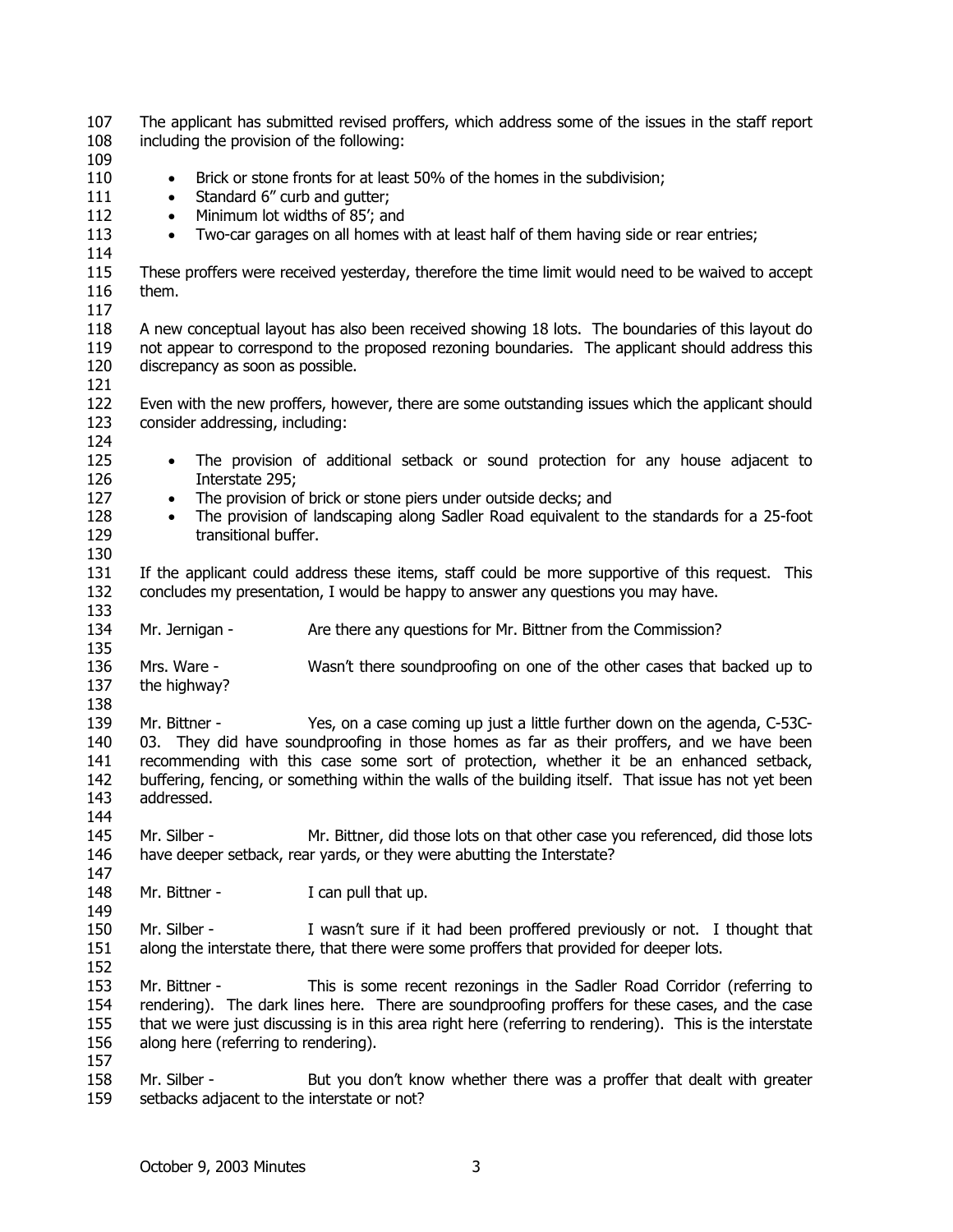161 Mr. Bittner - There was a soundproofing in the building itself proffer. Not an enhanced setback.

162 163

164 165 Mrs. Ware - I thought there was another case several months ago where there was some soundproofing.

166

178

198

201

167 168 169 170 171 172 173 174 Mr. Taylor - I think we had several cases where this came up before, and I think that the designer considered that he would increase the insulation for those units backing up to 295. I know we did it for the Breeden Apartments over behind Dominion Auto, and it is a technology that can be done and also a technology that is possible to orient the building so that you minimize the flat surfaces that are parallel to the roadway. I am not sure on this one. These last three that we had showed setback and a buffer along 295. You'd have to hear from the applicant on those. They had discussed those three things with the applicant, though.

175 176 177 Mr. Jernigan - The applicant is here, so we can find out from him exactly what they are going to do. All right. Any more questions for Mr. Bittner? Thank you, Mr. Bittner. Hi Spud. You came up anyway. OK.

179 180 181 182 183 184 185 186 187 188 189 190 191 192 193 194 195 196 197 Mr. Mistr - Yes, I assumed you wanted to hear from me. I am Spud Mistr, Foster and Miller, representing the applicant, Phase One Development, Charles O. Davidson. We did some sketches on...this is with the issue with soundproofing, showing the light configuration, the backs of the houses. It is a minimum of 170 feet, and this is not to the interstate. This is to the off-ramp that goes to the back of these houses. As you can see from the layout (referring to rendering), insuring what would happen, there are trees along the interstate. There will be some trees remaining in the 40-foot buffer in the back, and then we would propose to landscape, in addition to that. The reason the builder in this case had a problem with the proffer, is the proffer that has been used in this area before. It is a proprietary proffer. In other words, the sub that puts the insulation in the other houses uses this material. The sub that will be putting insulation in these houses does not. And we are looking at some alternatives with insulation. We had some, but we are not in a position this week to submit it, but next week, if we can find something that will meet the R factor, we will submit that, also, along with it. We are considering it. It is just the specific proffer that they asked us to do that we can't do, because our subs don't use that material. We would like to do it with the setbacks we have shown on these sketches, Mark, if you want to hand them out, and with additional landscaping along the rear property lines, in the buffer area and in the setback area. That is what would happen if we put two trees, two deciduous trees, and then I have another one which shows the one with three trees in it, and I believe between now and the Board meeting we can work this out with the staff as to how the landscaping would be in the back.

199 200 Mr. Silber - This illustration shows 95 ft. actually from the centerline of the off-ramp to the property line.

202 Mr. Mistr - To the right of way. That is correct.

203 204 205 206 Mr. Silber - At that point you have a 35 ft. buffer and then you are building a 35 ft. setback.

207 208 Mr. Mistr - That is correct.

- 209 210 Mr. Silber - So, you said you would address that at some point in time with a proffer.
- 211 212 Mr. Mistr - With a proffer as to the detail on the landscaping and exactly what landscaping we would want to do.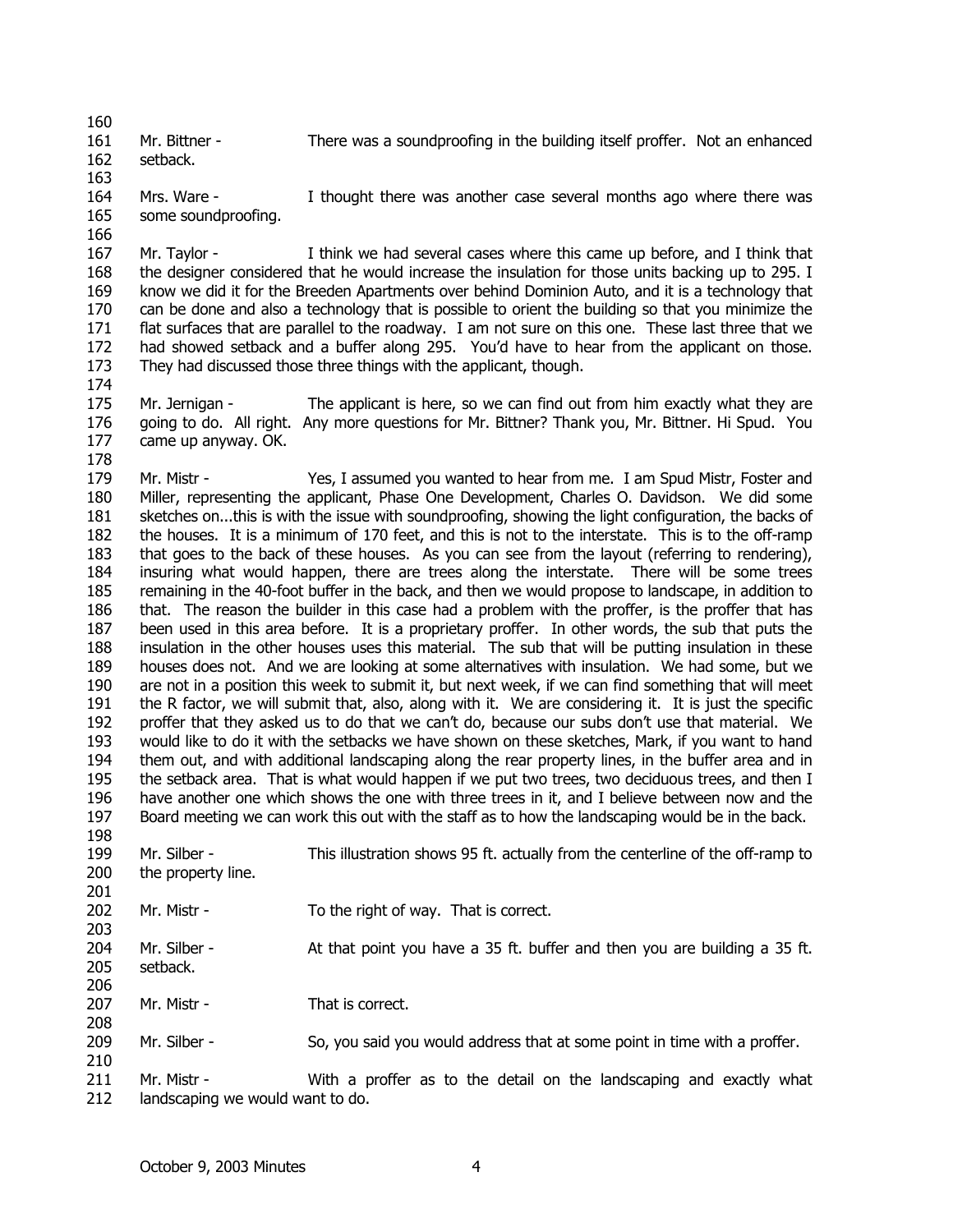213 214 215 216 217 218 219 220 221 222 223 224 225 226 227 228 229 230 231 232 233 234 235 236 237 238 239 240 241 242 243 244 245 246 247 248 249 250 251 252 253 254 255 256 257 258 259 260 261 262 263 264 265 Mr. Vanarsdall - On this sketch, Mr. Mistr, the 95-ft. is to the right-of-way fence. Mr. Mistr - That is correct. There is a 6-ft. fence that is along the interstate along the right of way line. Mr. Taylor - There are a couple of trees in there. In some of the areas there are trees and in some there may not be. In general, there are trees of some nature, within the right of way. Mrs. Ware - But there is no proffer in here? Mr. Mistr - Not at this time, because we submitted the proffers. I thought it was Tuesday afternoon or Wednesday morning. Mr. Bittner said he would rather discuss it as opposed to submitting a proffer related to that today. Mr. Vanarsdall - Well, Mr. Mistr, Spud, are you saying that you are going to use the landscaping… Mr. Mistr - We would prefer to use landscaping. Mr. Vanarsdall - How many years would you have to wait before you couldn't hear it? Mr. Mistr - I don't think it is going to be a problem the way that it is, but to address the conditions of the staff, it is just like when I lived by the airport, I lived there about two weeks and I heard planes. And after two weeks I never heard a plane go overhead. You get used to it. Maybe some people are more sensitive. The only thing is, we have a soundproof system insulation, but it is not the specific one that we were requested to proffer, and I told them when we got the detailed information from the sub, we would consider doing that. Mr. Vanarsdall - Mr. Secretary, somewhere we have, somebody has soundproofed the houses that 295 is near, a few cases ago, wasn't it? Mr. Silber - Yes. We have proffered conditions on some cases. Mr. Vanarsdall - It is not landscaping, is it? Mr. Silber - No. No. It is soundproofing within the building. We can look at different options or maybe various ways of providing protection that is necessary, and we certainly will work with the applicant between now and the Board meeting, if the Commission sends it on tonight, but there are proffered conditions that the County has accepted that deal with the soundproofing within the structure. Mr. Vanarsdall - All right. Mr. Archer - Mr. Mistr, the material that you are contemplating, would it yield the same soundproof effectiveness of what they are proposing. Mr. Mistr - I don't have that information yet. That is what we are trying to get. I can't say. Mr. Archer - You are just not sure? Mr. Mistr - Right. I am not sure. Yes.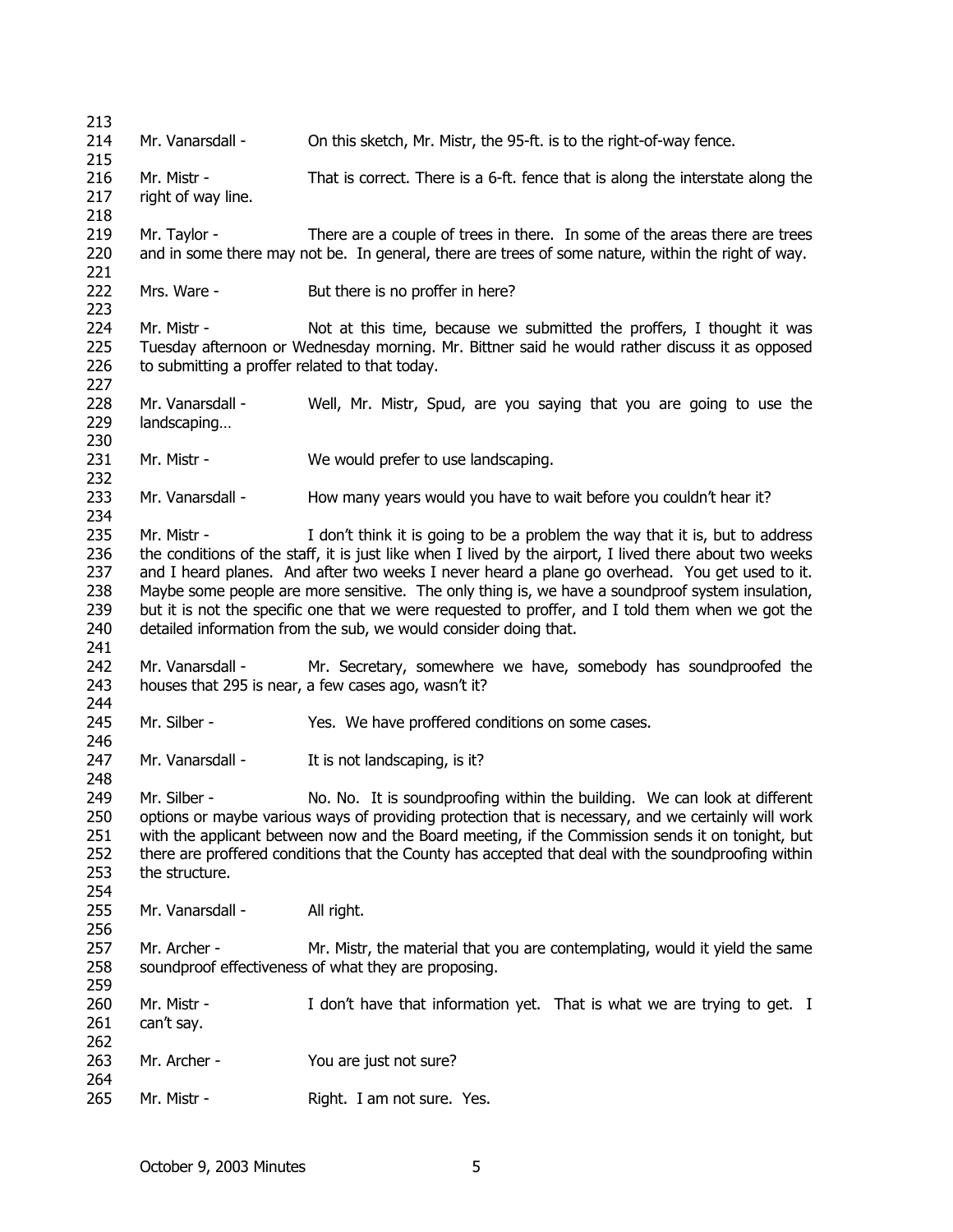| 266        |                                                                                                           |                                                                                                      |  |
|------------|-----------------------------------------------------------------------------------------------------------|------------------------------------------------------------------------------------------------------|--|
| 267        | Mr. Jernigan -                                                                                            | The regular contractor that they have been using does not have the sound                             |  |
| 268        |                                                                                                           | factor that we need, and he is looking into an alternative?                                          |  |
| 269        |                                                                                                           |                                                                                                      |  |
| 270        | Mr. Mistr -                                                                                               | The proffer that has been used before is a very specific material, which he                          |  |
| 271        |                                                                                                           | doesn't use, and we are trying to determine if the material he uses is an equal.                     |  |
| 272        |                                                                                                           |                                                                                                      |  |
| 273        | Mr. Jernigan -                                                                                            | Do you think you can get this worked out?                                                            |  |
| 274        |                                                                                                           |                                                                                                      |  |
| 275        | Mr. Mistr -                                                                                               | I hope we are going to have it worked out next week, yes.                                            |  |
| 276        |                                                                                                           |                                                                                                      |  |
| 277        | Mrs. Ware -                                                                                               | I think it is important.                                                                             |  |
| 278        |                                                                                                           |                                                                                                      |  |
| 279        | Mr. Silber -                                                                                              | Mr. Mistr, the plat that was on the screen earlier, you provided us with the                         |  |
| 280        |                                                                                                           | layout, shows some additional land associated with that, that is not a part of the rezoning case.    |  |
| 281        | Can you explain the difference in the two plats?                                                          |                                                                                                      |  |
| 282        |                                                                                                           |                                                                                                      |  |
| 283        | Mr. Mistr -                                                                                               | When we did the zoning, we thought the purchase was going to be right                                |  |
| 284<br>285 | they made it a straight line into the interstate.                                                         | down the wetland line, which was sort of a squiggly line, and then in negotiations with the owners,  |  |
| 286        |                                                                                                           |                                                                                                      |  |
| 287        | Mr. Silber -                                                                                              | OK. That may answer my question, but what I am talking about is the top                              |  |
| 288        |                                                                                                           | left-hand side of the slide shows additional land that looks as though it is a part of this rezoning |  |
| 289        |                                                                                                           | request. It is not. What is a part of the zoning request is what you basically have shown in lots.   |  |
| 290        |                                                                                                           |                                                                                                      |  |
| 291        | Mr. Mistr -                                                                                               | That is right. The point, I think it is .688 acres, that little triangle piece,                      |  |
| 292        |                                                                                                           | and all the wetland areas, are not being purchased.                                                  |  |
| 293        |                                                                                                           |                                                                                                      |  |
| 294        | Mr. Silber -                                                                                              | OK, so we'd like to have a layout that shows only that portion that you are                          |  |
| 295        |                                                                                                           | rezoning, not additional land, so if you can modify this in the next week or two.                    |  |
| 296        |                                                                                                           |                                                                                                      |  |
| 297        | Mr. Mistr -                                                                                               | The only reason we showed you that is to show what is there that we are                              |  |
| 298        |                                                                                                           | up against the wetlands. Yes, we can take that off.                                                  |  |
| 299        |                                                                                                           |                                                                                                      |  |
| 300        | Mr. Silber -                                                                                              | You show the meets and bounds going all of the way around on that.                                   |  |
| 301        |                                                                                                           |                                                                                                      |  |
| 302        | Mr. Mistr -                                                                                               | That is because we are only purchasing a portion of a larger parcel. That                            |  |
| 303        | is the original parcel.                                                                                   |                                                                                                      |  |
| 304        |                                                                                                           | OK.                                                                                                  |  |
| 305<br>306 | Mr. Silber -                                                                                              |                                                                                                      |  |
| 307        | Mr. Mistr -                                                                                               | But yes, we can give you that.                                                                       |  |
| 308        |                                                                                                           |                                                                                                      |  |
| 309        | Mr. Taylor -                                                                                              | Mr. Mistr, the other issue that staff brought up was brick and stone piers.                          |  |
| 310        | What was your resolution of that, please?                                                                 |                                                                                                      |  |
| 311        |                                                                                                           |                                                                                                      |  |
| 312        | Mr. Mistr -                                                                                               | We would prefer not to put brick and stone piers on a deck. The reason I                             |  |
| 313        |                                                                                                           | was given for doing that is, if somebody were to convert that to a sun room, that you could use the  |  |
| 314        | piers. We can proffer that you can't build a sun room on the piers. If you build a sun room, you          |                                                                                                      |  |
| 315        | are going to take the piers out anyway and build a foundation under it. I don't know of any cases         |                                                                                                      |  |
| 316        | where you would just leave $4 \times 4$ piers that would normally go on a deck. I understand if a deck or |                                                                                                      |  |
| 317        | front porch was visible from the road, that you'd want brick piers on it, but a wooden deck in your       |                                                                                                      |  |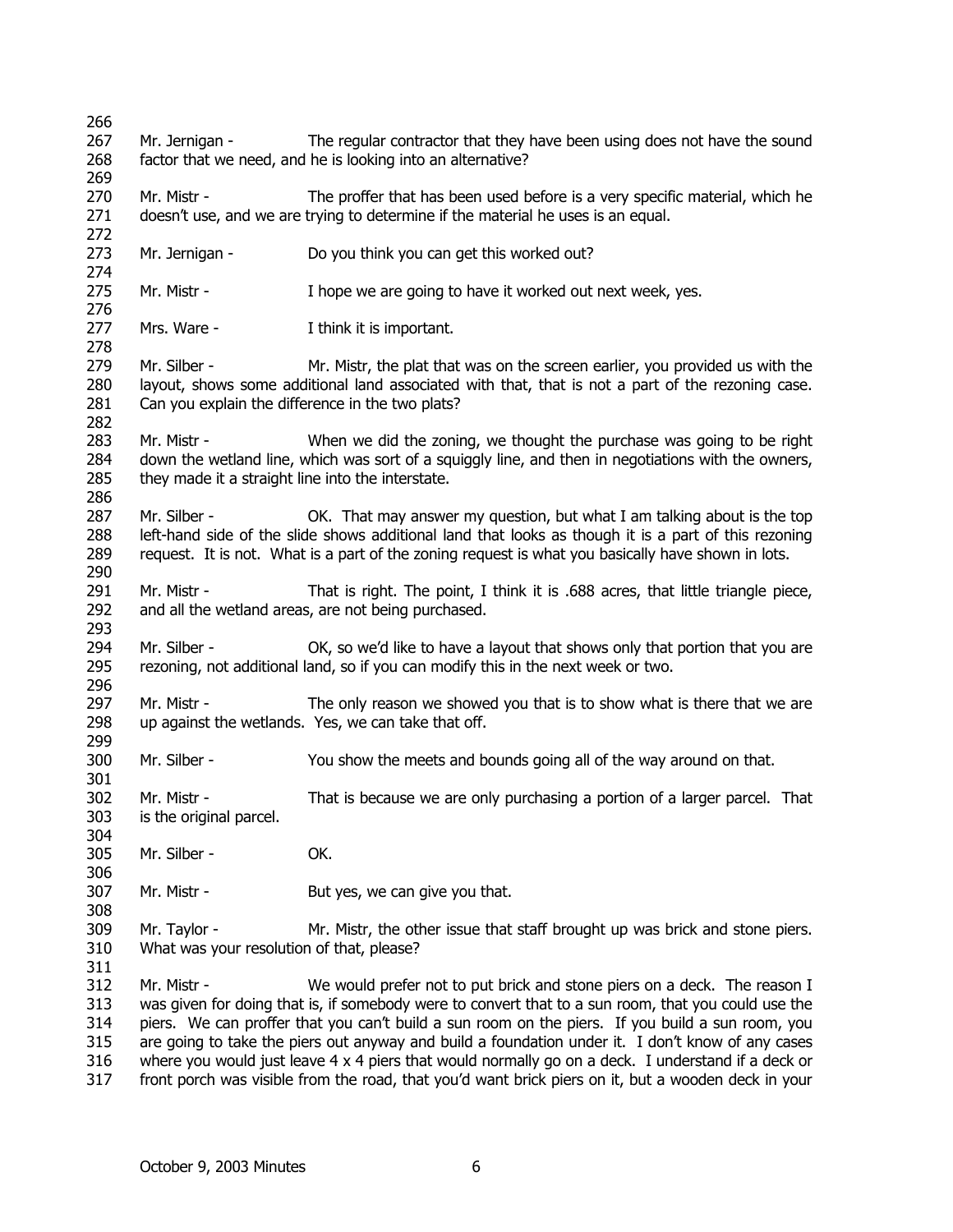318 319 320 321 322 323 324 325 326 327 328 329 330 331 332 333 334 335 336 337 338 339 340 341 342 343 344 345 346 347 348 349 350 351 352 353 354 355 356 357 358 359 360 361 362 363 364 365 366 367 368 369 370 backyard, we don't feel like should have brick or stone piers on it, particularly if the house is not brick or stone. Mr. Taylor - So your resolution is that it is a deck and wooden piers are OK. If it were something more substantial, you would use brick or stone. Mr. Mistr - If it were going to be a sunroom, absolutely. But I think the question was, not what the builder is going to build now, but what somebody might convert it to at a later date. And it would never be envisioned that somebody would take the piers off of a deck and use that as a foundation for a room addition to your house. Mr. Taylor - Then that would be a subject of further staff review at any time of construction or building permit. Mr. Mistr - Right. Mr. Taylor - I have no other questions. Mr. Mistr - The issue about the buffer area, that is, I believe we have done what Mark asked us to do. We had proffered a minimum 15' landscape buffer, and we are talking about Lot 1. We show that the setbacks, I believe, are 10' minimum, 25' total, and we show the 25' plus the 10 yard side on Lot 1, so I think we have that proffer probably met. Again, I am not sure why we are doing a transitional buffer in this case, but we are doing the setback off of Sadler Road, as required by the Ordinance. Mrs. Ware - I think it is the landscaping that they are asking be equivalent to the transitional buffer. Mr. Mistr - But you can do it, I believe you can do a transitional 25' in 15' if you beef it up, can you not? Mr. Jernigan - In the cul-de-sac, that you show in this property, you've got it tagged as 6.75 acres. Mr. Mistr - Yes. Mr. Jernigan - But on the zoning request it says 8.59. Mr. Mistr - That is when they were buying more of the property. Mr. Jernigan - So it is supposed to be 6.75? Mr. Mistr - Yes. Mr. Silber - I think that gets back to our bigger question about, "What are you rezoning, and what is the part of this plat that seems to include more?" So, you will get that straight for us? Mr. Jernigan - I see what he is doing now, but the zoning request still had 8.5. Mr. Mistr - The original application. Mr. Jernigan - Are there any questions for Mr. Mistr from the Commission?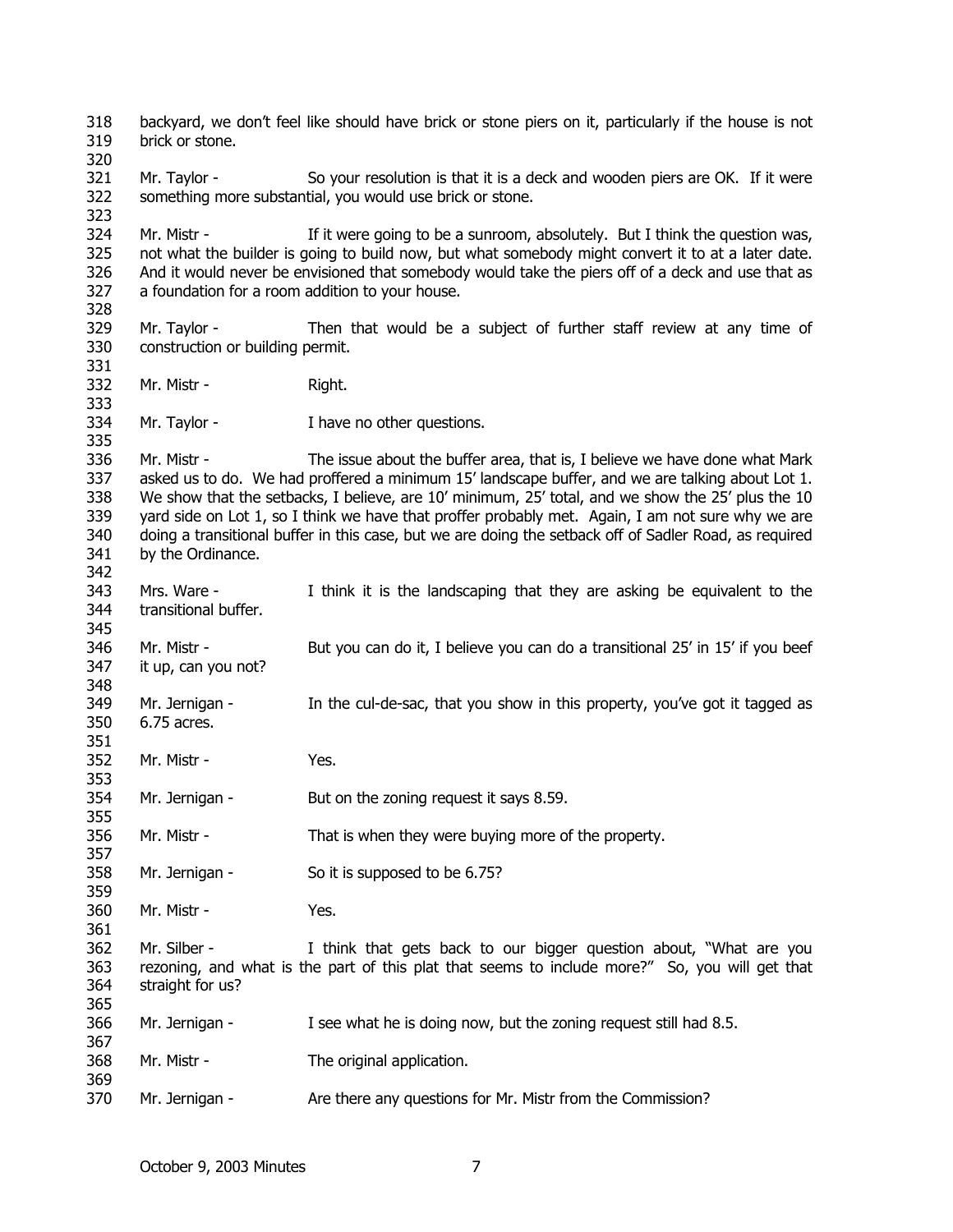371 372 373 374 375 376 377 378 379 380 381 382 383 384 385 386 387 388 389 390 391 392 393 394 395 396 397 398 399 400 401 402 403 404 405 406 407 408 409 410 411 412 413 414 415 416 417 418 419 420 421 422 423 Mr. Taylor - Let me clarify that last point - the one we have on the screen now is the 6.75 acre plat? Mr. Jernigan - Yes. What is says on the zoning request was originally they were going to pick up that wetlands and it was 8.59, but now what they are buying is 6.75, so the zoning request needs to be changed to 6.75. Mr. Silber - I am not clear if that is the situation. The plat that is in the staff report is the plat that they submitted for rezoning, and that plat says 8.59 acres, so now we have two points of confusion. Spud, if you can refer to the plat that you submitted with the rezoning, can you explain why it says 8.59 acres? Mr. Mistr - I believe in looking at it, the 8.59 is probably correct, Randy. I will check the 6.75 in the morning. Mr. Silber - The looks to me as though the 8.59 is what you are requesting rezoning on and it looks as though a portion of the urban property that you were picking up included more acreage, but you are not rezoning all of that. Mr. Mistr - The developer said he is purchasing the 8.47, is the actual number being purchased. I am not sure where the 6.85, I didn't pick that up. Mr. Silber - You said 8.47. Is it 8.59? Mr. Mistr - Yes. Mr. Silber - **OK. I think we are straight on that.** Mr. Jernigan - Mr. Taylor, our Secretary has said that we are OK. I want to remind you first that you have to waive the time limits. Mr. Taylor - The Move to waive the time limits on the proffers. Mr. Vanarsdall - Second. Mr. Jernigan – All right, we have a motion by Mr. Taylor and a second by Mr. Vanarsdall to waive the time limits. All in favor say aye. All opposed say no. The ayes have it. The motion is passed. The Planning Commission voted to waive the time limits on Case C-50C-03, Alvin S. Mistr for Charles O. Davidson. Mr. Taylor - Mr. Chairman, I think the most prudent thing to do is move approval of Case C-50C-03, but I would ask that the issues of the buffer along 295, the setback and soundproofing be brought back to the Commission when we do subdivision. Mr. Silber - Mr. Taylor, that is one way of doing it. I think what we may want to do is, perhaps, ask that the applicant address this before it goes to the Board of Supervisors. He has indicated he thinks he can do that. Mr. Taylor - Well, then I will amend my motion to bring it to the Board of Supervisors. Is that clear, Spud?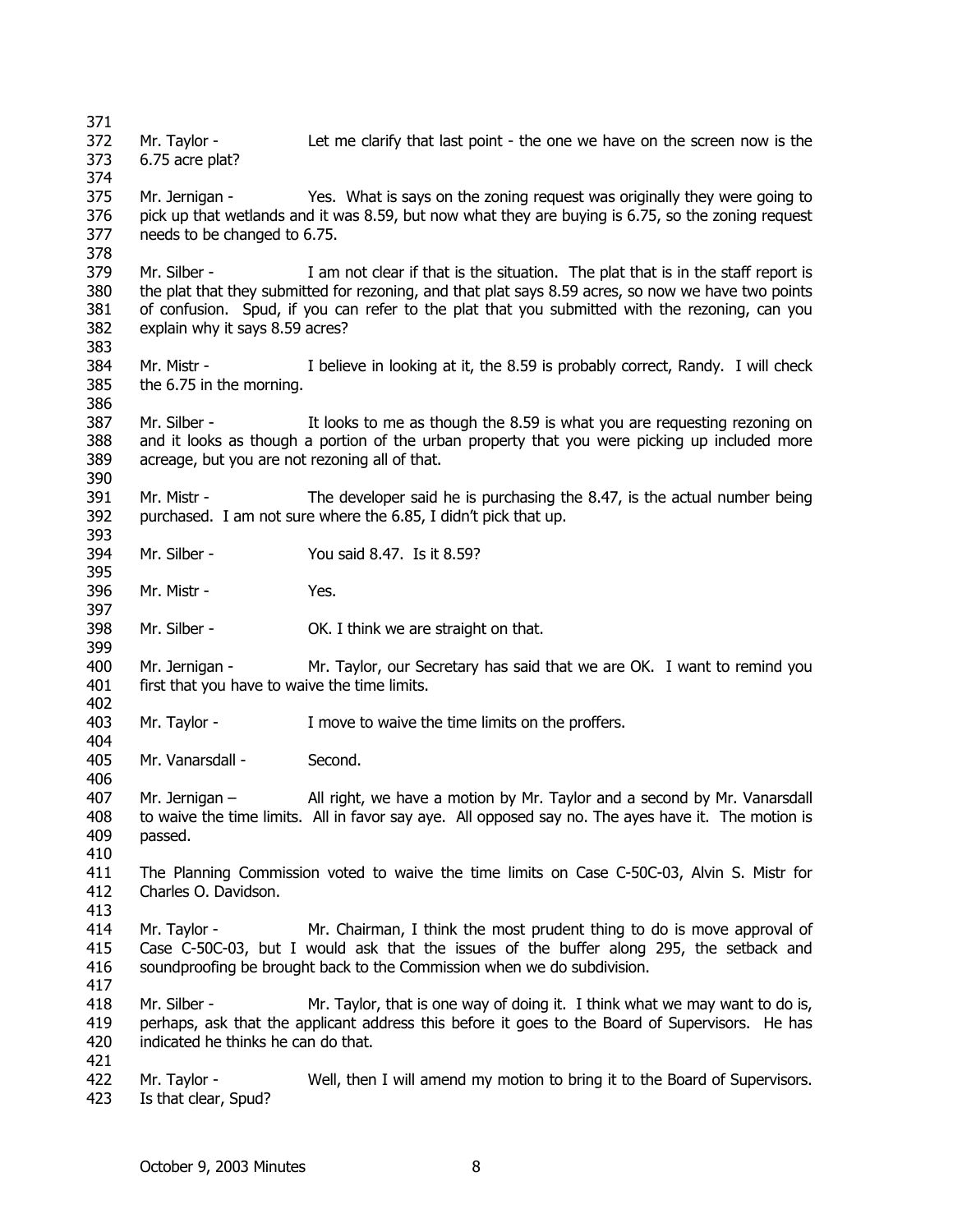424 425 Mr. Mistr - Yes. We will get this resolved before then.

426 427 428 429 Mr. Taylor - Because I just think of the details that concern the Commission, and as long as they are handled, I think the move to approve the basic case is sound, so Mr. Chairman, that would be my motion.

431 Mr. Jernigan - We have a motion by Mr. Taylor. Do we have a second?

433 Mr. Archer - Second, Mr. Chairman.

435 436 Mr. Jernigan - We have a motion by Mr. Taylor and a second by Mr. Archer. All in favor say aye. All opposed say no. The ayes have it. The motion is passed.

437

442

430

432

434

438 **REASON:** Acting on a motion by Mr. Taylor, seconded by Mr. Archer, the Planning Commission voted 5-0 (one absence) to recommend that the Board of Supervisors **grant** the request because it conforms with the recommendations of the Land Use Plan and the project represents a logical continuation of the one-family residential development which exists in the area. 439 440 441

443 444 445 446 447 448 449 **C-53C-03 William W. Johnson:** Request to conditionally rezone from A-1 Agricultural District to R-3C One Family Residence District (Conditional), part of Parcel 745-766- 3912, containing approximately 7.15 acres, located approximately 500 feet northwest of the intersection of Sadler Grove Way and Greenbrooke Drive. A single-family residential development is proposed. The R-3 District allows a minimum lot size of 11,000 square feet. The Land Use Plan recommends Suburban Residential 1, 1.0 to 2.4 units net density per acre.

450 451 Mr. Jernigan - Is there any opposition to Case C-53C-03? No opposition. Mr. Bittner, you may proceed.

452

453 454 455 Mr. Bittner - Thank you. This proposed development would be compatible with the existing and recently approved developments surrounding the subject site. The applicant submitted revised proffers dated October 3, 2003, copies of which you have just received.

456

457 458 459 460 The applicant has proffered an aggregate density of 2.2 units per acre when combined with the adjacent subdivisions as shown on this slide. (Referring to slide) Again, these are the most recent rezonings adjacent to the subject site, which is right in here (referring to slide). This proposal would be consistent with the Land Use Plan's designation of Suburban Residential 1 for this property.

462 Other changes in the new proffers include:

463 464

461

• Proffer #4, which gives the Director of Planning the ability to approve building materials;

- Proffer #8, pledging standard curb and gutter where a lot fronts the street; and
- Proffer #11, which includes under the covenants a requirement for sodded and irrigated front yards.

469 470 471 Staff had also asked for brick or stone foundations under bay windows and brick or stone piers under decks. The applicant did not proffer these, preferring instead to remain consistent with the adjacent rezonings, which do not have these items. Staff feels this is acceptable.

473 474 Since staff's remaining concerns have been addressed with the newly revised proffers, we can now recommend approval of this case.

475

472

476 This concludes my presentation, I would be happy to try to answer any questions you may have.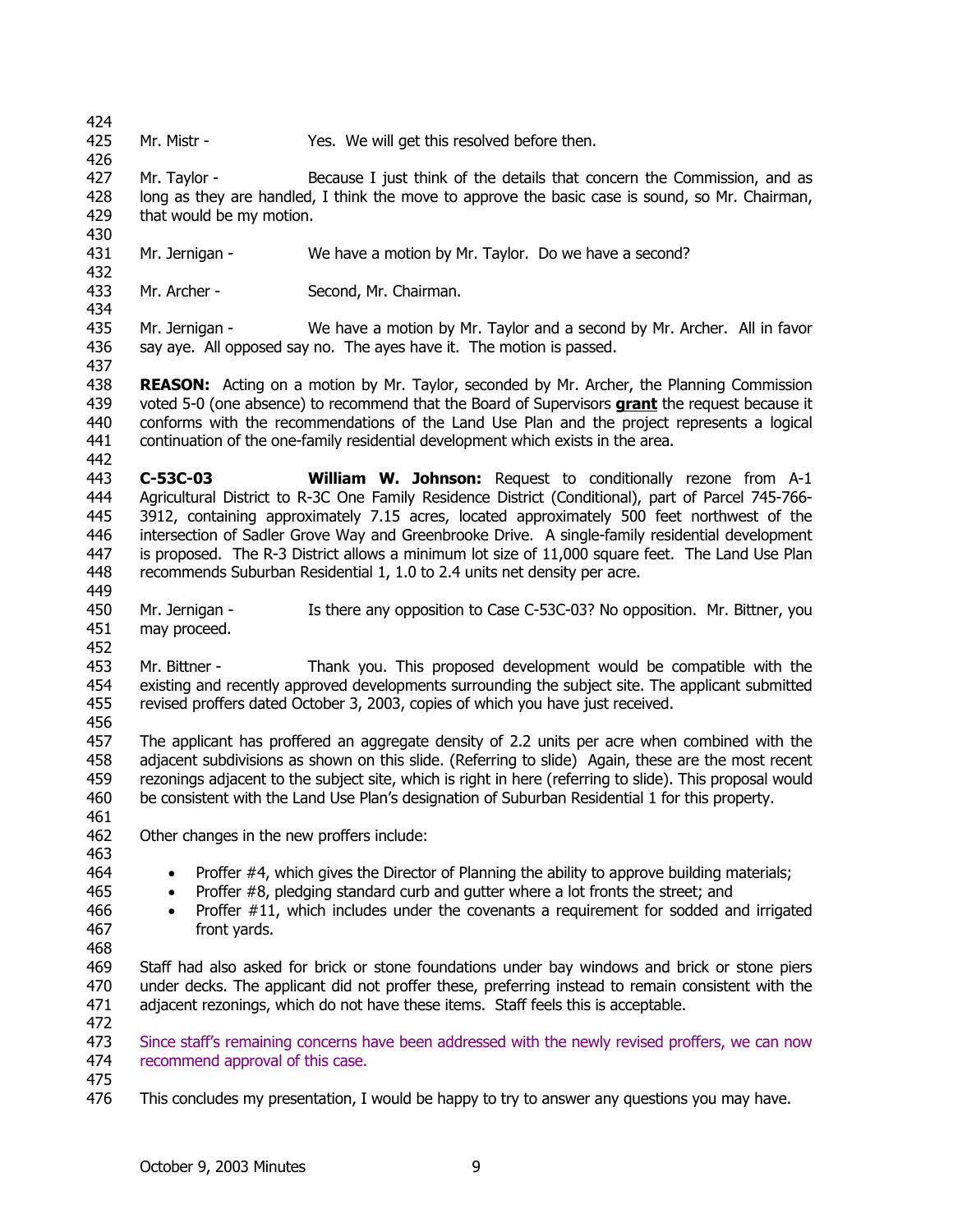480

484

488

491

503

478 479 Mr. Jernigan - Are there any questions for Mr. Bittner from the Commission? Thank you, Mr. Bittner. All right, Mr. Taylor.

- 481 482 Mr. Taylor - No questions from the Commission, sir?
- 483 Mr. Jernigan - There were no questions.
- 485 486 Mr. Taylor - Then, Mr. Chairman, I move approval of Case C-53C-03.
- 487 Mr. Vanarsdall - Second.

489 490 Mr. Jernigan - We have a motion by Mr. Taylor and a second by Mr. Vanarsdall. All in favor say aye. All opposed say no. The ayes have it. The motion is passed.

492 **REASON:** Acting on a motion by Mr. Taylor, seconded by Mr. Vanarsdall, the Planning Commission voted 5-0 (one absence) to recommend that the Board of Supervisors **grant** the request because it conforms with the recommendations of the Land Use Plan and the project represents a logical continuation of the one-family residential development which exists in the area. 493 494 495 496

497 498 499 500 501 502 **C-54C-03 Youngblood Properties, LLC:** Request to amend proffered conditions accepted with rezoning case C-73C-01, on Parcel 741-747-4267, containing approximately 0.54 acre, located at the southwest intersection of Pump Road and Falconbridge Drive. The amendment would reduce the width of the landscape buffer from 25 feet to a minimum of 17 feet. The existing zoning is R-2AC One Family Residence District (Conditional). The Land Use Plan recommends Suburban Residential 1, 1.0 to 2.4 units net density per acre.

504 505 Mr. Jernigan - Is there any opposition to Case C-54C-03? No opposition. Mr. Emerson.

506 507 508 509 510 511 512 513 514 515 516 517 518 519 520 Mr. Emerson - Good evening, Mr. Chairman. As noted, Case C-54C-03 is a request to amend proffered conditions accepted with C-73C-01, relating to a landscape buffer width along Pump Road. The request is regarding a single-family residence under construction at Falconrest Subdivision. The subdivision was approved under C-73C-01. Proffer No. 6 of this case required a 25-foot buffer along Pump Road. Due to an error during the permit process, a portion of the residence currently encroaches 8 feet into the existing side yard setback adjacent to Pump Road. To rectify this, the applicant proposes to amend Proffer No. 6 to reduce the landscape buffer on this lot. Pump Road is classified as a major collector road. The intent of the 25-foot buffer was to provide an adequate distance and screening for the residences adjacent to this road. To mitigate the proposed buffer reduction, the applicant has introduced proffered language, which is part of the new proffer that you just received, or proffer amendment change since the report was done. To install additional vegetation equivalent to a 10-foot transitional buffer adjacent to the side yard. This would provide additional protection and privacy along this right of way and would be more in keeping with the intent of the original buffer area. Staff recommends approval of this request, and if you have any questions I will be happy to try to answer them.

522 523 Mr. Jernigan - Are there any questions for Mr. Emerson from the Commission? Thank you, Mr. Emerson. All right. Mrs. Ware.

525 526 527 Mrs. Ware - I move that Case C-54C-03 be sent to the Board of Supervisors with a recommendation of approval.

- 528 Mr. Vanarsdall - Second.
- 529

521

524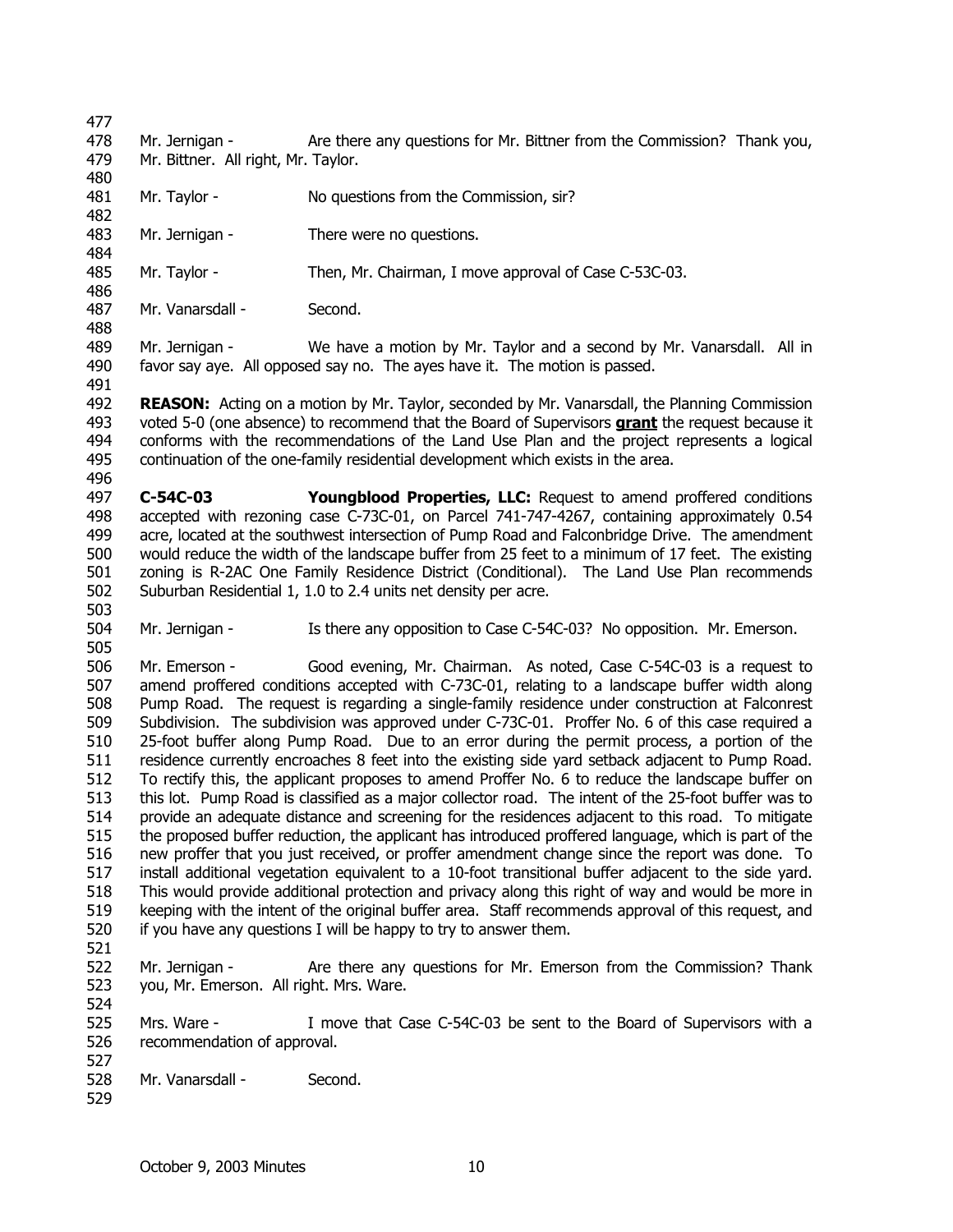530 531 Mr. Jernigan - We have a motion by Mrs. Ware and a second by Mr. Vanarsdall. All in favor say aye. All opposed say no. The ayes have it. The motion is passed.

532

533 **REASON:** Acting on a motion by Mrs. Ware, seconded by Mr. Vanarsdall, the Planning Commission voted 5-0 (one absence) to recommend that the Board of Supervisors **grant** the request because the proffers continue to assure a quality form of development with maximum protection afforded to adjacent properties. 534 535 536 537

538 539 540 541 Mr. Silber - The next case I would maybe call two consecutive cases. These are in our minds companion cases. These would be cases C-38C-03 and C-39C-03. They will require separate action by the commission, however. Again, both of these were deferred from the September 11, 2003 Planning Commission meeting.

542

## 543 **Deferred from the September 11, 2003 Meeting:**

544 545 546 547 548 549 **C-38C-03 Andrew M. Condlin for Park Central Associates, L. C.:** Request to amend proffered conditions accepted with Rezoning Case C-8C-95, on Parcels 790-759-6085 and 789-759-9448, containing 14.003 acres, located at the northeast intersection of E. Parham Road and Park Central Drive (Park Central Business Park). The applicant proposes to reduce the Parham Road buffer from 125' to 75'. The existing zoning is O-2C Office District (Conditional). The Land Use Plan recommends Office

550

## 551 **Deferred from the September 11, 2003 Meeting:**

552 553 554 555 556 557 558 **C-39C-03 Andrew M. Condlin for Windsor Business Park, LLC:** Request to amend proffered conditions accepted with rezoning case C-90C-97, on Parcels 791-760-1417, 791- 760-7833, 792-760-2349 and 792-760-3482, containing 18.877 acres, located on the north line of E. Parham Road at Magellan Parkway (Windsor Business Park). The applicant proposes to reduce the Parham Road buffer from 125' to 75'. The existing zoning is O-2C Office District (Conditional) and M-1C Light Industrial District (Conditional). The Land Use Plan recommends Office and Office/Service.

559

560 561 562 563 Mr. Jernigan - All right. These are companion cases, but I will ask if there is opposition on each one? Is there any opposition to Case C-38C-03? Is there any opposition to Case C-39C-03? We have no opposition. All right. Mr. Bittner.

564 565 Mr. Bittner - Thank you, Mr. Jernigan. This proposal is for the reduction of buffers along the north side of Parham Road from 125' to 90'.

567 568 The applicants had previously requested a buffer reduction to 75,' but have amended their requests to provide the larger 90-foot buffers.

569

566

570 571 The revised proffers would permit driveways and turn lanes to be located within the 90-foot buffer area.

572

573 574 575 Also, parking areas on adjacent sites to the rear could intrude into the buffer up to 2', leaving at least 88' of buffer area.

576 577 The purpose of these requests is to permit additional office development within the Park Central and the Windsor Business Park office / service developments.

579 580 Staff does not object to the requested reduction to 90' because a significant buffer would be preserved along the Parham Road frontage. The proposed intrusions also appear to be minor.

581

578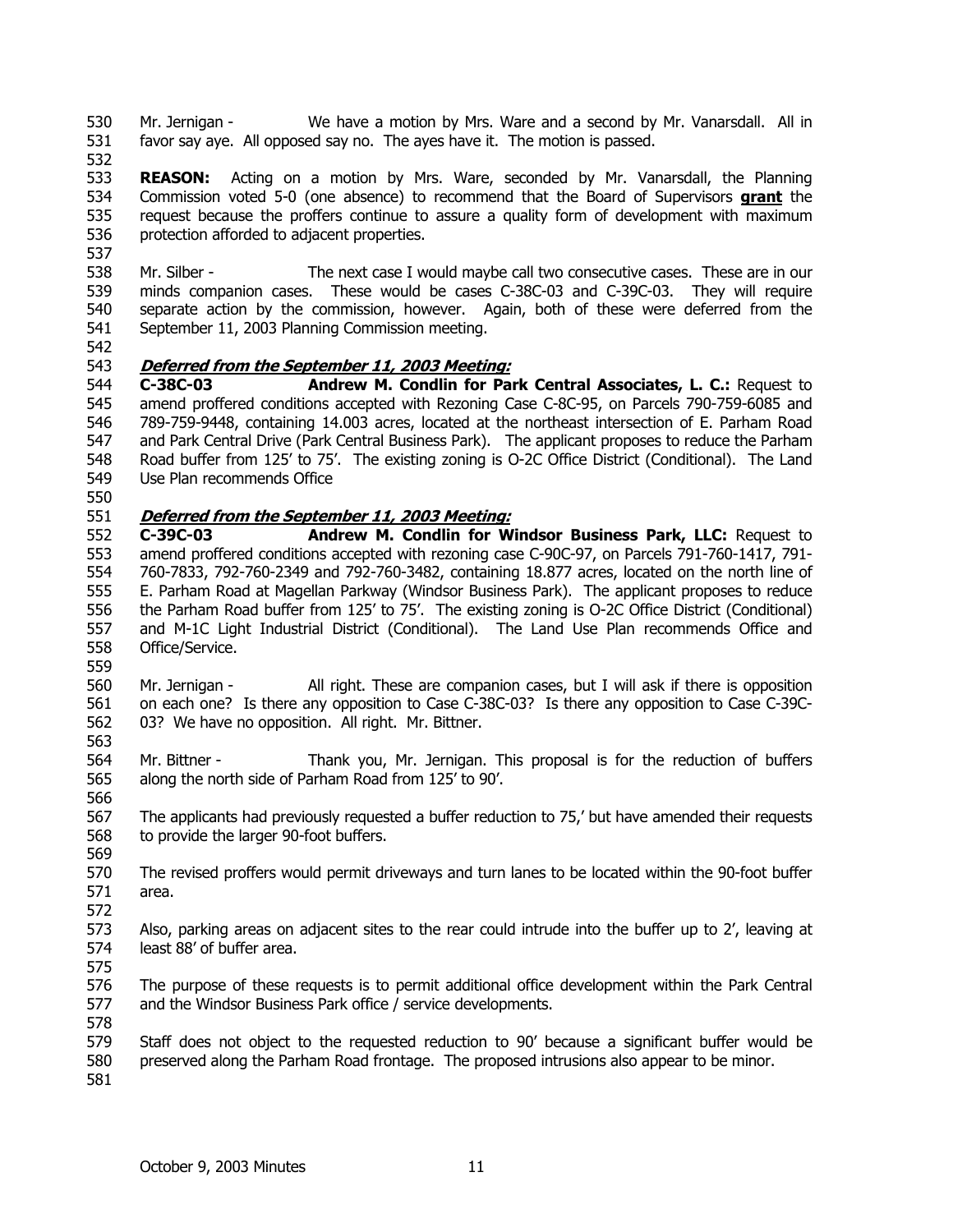582 583 584 585 586 587 588 589 590 591 592 593 594 595 596 597 598 599 600 601 602 603 604 605 606 607 608 609 610 611 612 613 614 615 Staff recommends approval of these applications, and I would be happy to answer any questions you may have. Mr. Jernigan - Are there any questions for Mr. Bittner from the Commission? Mr. Archer - Mr. Bittner, the proffers just handed out are the same ones I got yesterday I was told. Mr. Bittner - Yes. Two days ago, actually, I believe. There is no need to waive the time limits. Mr. Archer - OK. They were hand delivered. And they supersede the ones I got on the  $1<sup>st</sup>$ , the 3<sup>rd</sup> and the  $6<sup>th</sup>$ ? Mr. Bittner - Yes, they do Mr. Archer - That is all I have. Mr. Jernigan - Any other questions for Mr. Bittner? Thank you, Mr. Bittner. Well, Mr. Archer. Mr. Archer - All right. I guess we have to do the cases separately in terms of motions, do we not? Mr. Jernigan - Yes. Mr. Archer - With that I will move for recommendation of approval of Case C-38C-03. Mr. Vanarsdall - Second. Mr. Jernigan - We have a motion by Mr. Archer and a second by Mr. Vanarsdall. All in favor say aye. All opposed say no. The ayes have it. The motion passes. **REASON:** Acting on a motion by Mr. Archer, seconded by Mr. Vanarsdall, the Planning Commission voted 5-0 (one absence) to recommend that the Board of Supervisors **grant** the request because it was determined to be reasonable and because a significant buffer would be maintained along the Parham Road frontage. 616 617 618 619 620 621 622 623 624 625 626 627 Mr. Archer - I recommend approval of Case C-39C-03. Mr. Vanarsdall - Second. Mr. Jernigan - We have a motion by Mr. Archer and a second by Mr. Vanarsdall. All in favor say aye. All opposed say no. The ayes have it. The motion is passed. **REASON:** Acting on a motion by Mr. Archer, seconded by Mr. Vanarsdall, the Planning Commission voted 5-0 (one absence) to recommend that the Board of Supervisors **grant** the request because it was determined to be reasonable and because a significant buffer would be maintained along the Parham Road frontage. 628 629 630 631 632 633 634 Mr. Silber - The next two cases also are companion cases. If you will allow me, I will read both of these together as we did the last two. These are cases that were deferred at the September 11, 2003 meeting.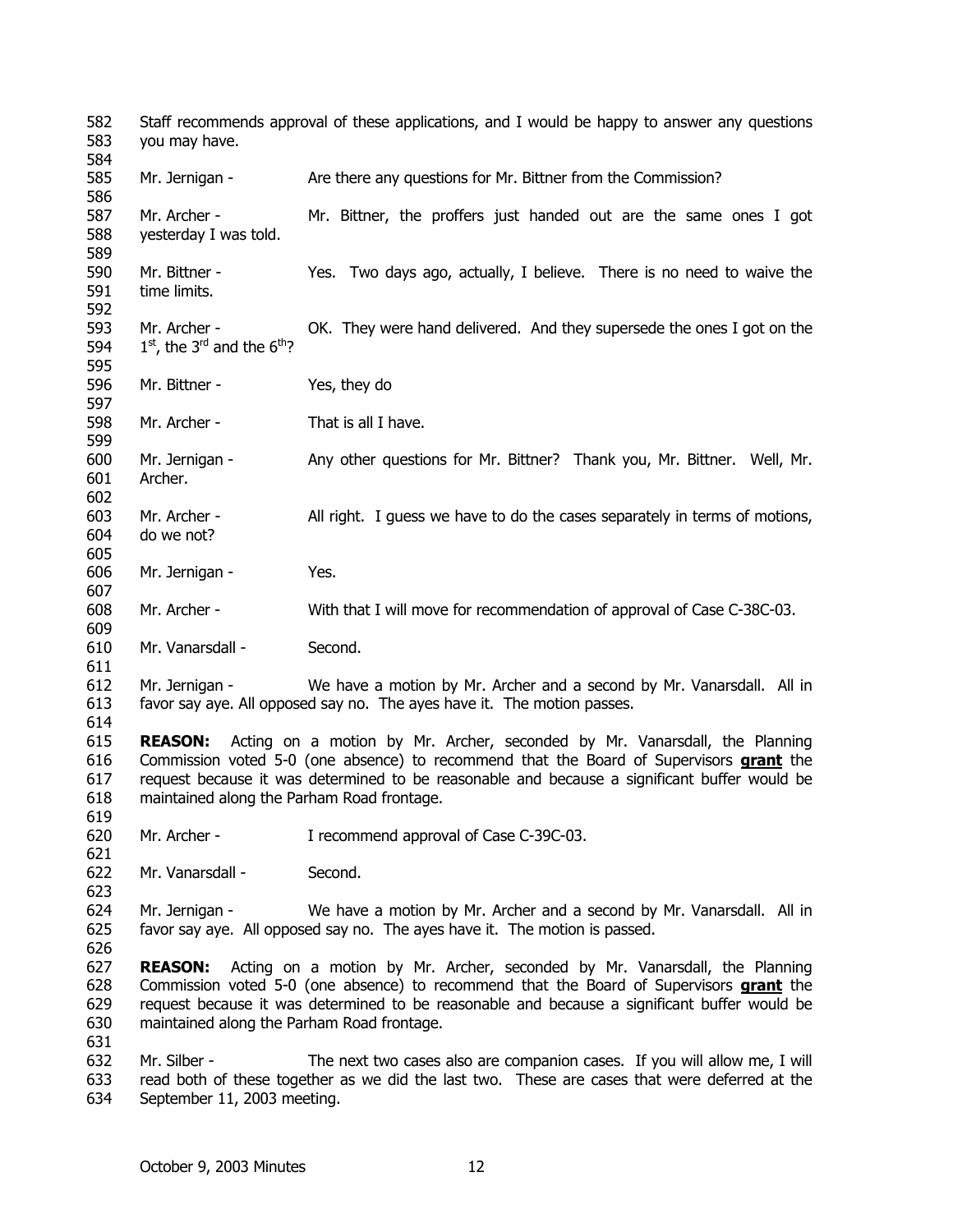## 636 **Deferred from the September 11, 2003 Meeting:**

637 638 639 640 641 642 643 **C-46C-03 Andrew Condlin for Gregory A. Windsor:** Request to conditionally rezone from R-2 One Family Residence District to R-2AC One Family Residence District (Conditional), part of Parcel 791-759-1653, containing approximately 8.76 acres, located on the south line of E. Parham at the east line Franconia Road to the west line of Fredonia Road. A single family residential subdivision is proposed. The applicant proffers a maximum of 171 building lots including the acreage on the companion case C-47C-03. The R-2A District allows a minimum lot size of 13,500 square feet. The Land Use Plan recommends Office.

644

## 645 **Deferred from the September 11, 2003 Meeting:**

646 647 648 649 650 651 652 653 654 C-47C-03 Andrew Condlin for Gregory A. Windsor: Request to conditionally rezone from A-1 Agricultural District and R-2 One Family Residence District to R-2AC One Family Residence District (Conditional), part of Parcel 791-759-1653 and Parcels 792-759-3596 and 793-759-4718, containing approximately 90.3 acres, located on the southwest line of E. Parham Road at the east line of Fredonia Road to the north line of Chamberlayne Road (Route 301). A single-family residential subdivision is proposed. The applicant proffers a maximum of 171 building lots including the acreage on the companion case C-46C-03. The R-2A District allows a minimum lot size of 13,500 square feet. The Land Use Plan recommends Office and Environmental Protection Area.

655 656 657 Mr. Jernigan - Is there any opposition to Case C-46C-03? No opposition. Is there any opposition to Case C-47C-03? No opposition. Mr. Bittner, you may proceed.

658 659 660 Mr. Bittner - Thank you, Mr. Jernigan. I would like to bring this up, which is the latest proposed layout. This actually encompasses both cases, C-46 is on the extreme left and the bulk of the property is Case C-47C-03.

662 663 664 665 The 2010 Land Use Plan recommends Office for this area. While this proposal is not consistent with this, given the adjoining single-family neighborhood, this could be an appropriate use. This request also reflects the recommendation of the proposed Scott Road Study Land Use Plan. That Plan recommends this area be designated as SR-1 single-family residential.

666 667

675 676 677

661

The applicant has proffered many positive features, including:

- A minimum finished floor area of 1,800 square feet per house.
- The use of standard 6" curb and qutter.
- Hard surface driveways; and
- A tot lot with picnic tables, benches and play equipment.

674 Revised proffers were submitted on Tuesday October 7. Significant changes include the following:

- The maximum number of lots has increased from 171 to 173.
- 678 679 680 681 • Access to Colebrook Road has been prohibited; and Colebrook Road is right here (referring to slide) and actually the applicant has never shown any access on any of his development plans, so that does not change what he has proposed. He is just simply solidifying it with proffers.
- 682
- 683 684
- 685
- At least 60% of the homes will have a percentage of brick or stone on their front elevations.
- 686 • The end result of this is that at least one-quarter of the homes throughout the entire subdivision will have at least 20% brick or stone on their front elevations, and at least one-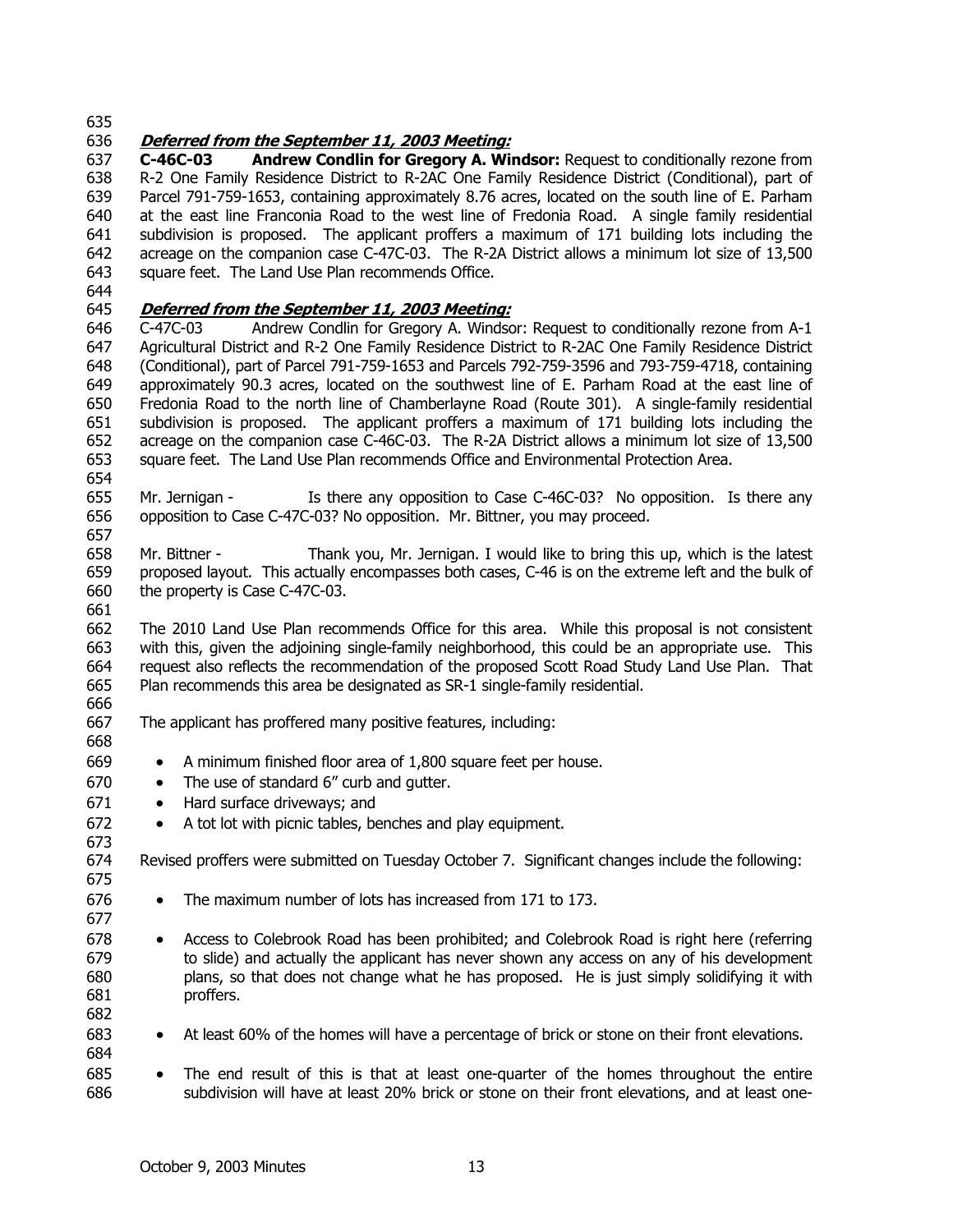- third of all the homes in the subdivision will have at least 60% brick or stone on their front elevations.
- These revised proffers address the concerns noted in the staff report, therefore staff can recommend approval of both of these applications. This concludes my presentation. I would be happy to answer any questions you may have.
- Mr. Jernigan - Are there any questions for Mr. Bittner from the Commission?
- Mr. Archer - Mr. Bittner, what were those brick percentages again, please?
- Mr. Bittner - At least 60% of all homes will have some brick; at least one-third of all of the homes, which is overall 35%, will have at least 60% brick on the front. The remaining 25% will have 20% brick on the front. You have to read it a couple of times, but it gets clear after that.
- Mr. Archer - I read it a couple of times.

- Mr. Vanarsdall - You all worked on that a long time, didn't you, Mark?
- Mr. Jernigan - Are there any other questions for Mr. Bittner?
- Mr. Archer - I can't explain it to you, but I know it when I see it.
- Mr. Jernigan - Thank you, Mr. Bittner.
- Mr. Archer - Does anybody else have any questions?
- Mr. Jernigan - Mr. Archer, you have it.
- Mr. Archer - OK. Well, this took a little bit of work and we deferred it from the last meeting because there were some things the applicant didn't want to tighten up, and to his credit, I think he did that. And I am ready to recommend approval. I've discussed this with Mr. Thornton already, so I don't think he will change by the time we get to the next meeting, and all of these proffers were in day before yesterday.
- With that, I will move to recommend approval of C-46C-03, Gregory A. Windsor.
- Mr. Vanarsdall - Second.
- Mr. Jernigan - We have a motion by Mr. Archer and a second by Mr. Vanarsdall. All in favor say aye. All opposed say no. The ayes have it. The motion is passed.
- **REASON:** Acting on a motion by Mr. Archer, seconded by Mr. Vanarsdall, the Planning Commission vot4ed 5-0 (one absence) to recommend that the Board of Supervisors **grant** the request because it will continue a similar pattern of development as exist in the area and the proffered conditions will assure a level of development otherwise not possible.
- Mr. Archer - I move to recommend approval of Case C-47C-03, Gregory A. Windsor.
- Mr. Vanarsdall - Second.
- Mr. Jernigan - We have a motion by Mr. Archer and a second by Mr. Vanarsdall. All in favor say aye. All opposed say no. The ayes have it. The motion is passed.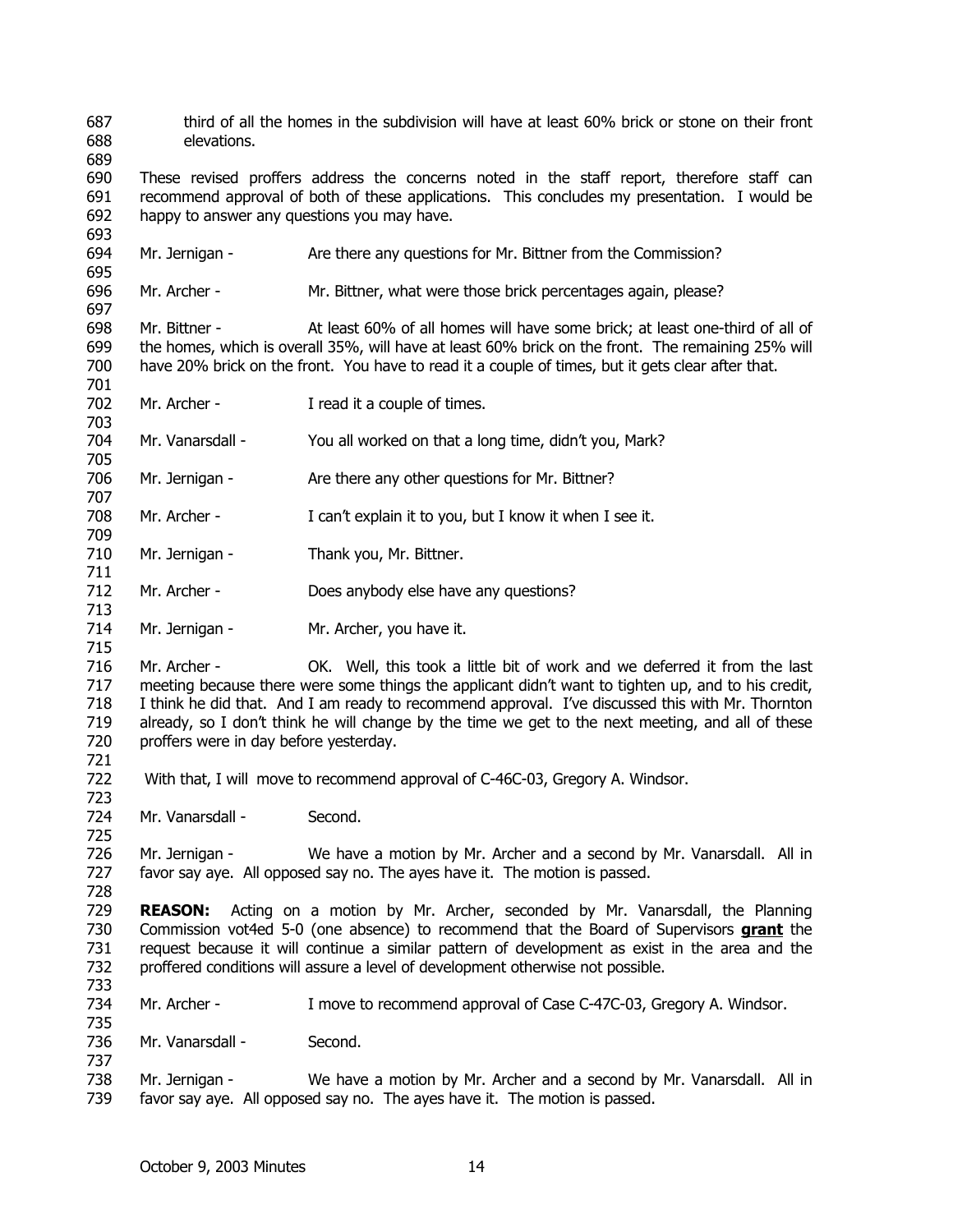740 741 **REASON:** Acting on a motion by Mr. Archer, seconded by Mr. Vanarsdall, the Planning Commission voted 5-0 (one absence) to recommend that the Board of Supervisors **grant** the request because it will continue a similar pattern of development as exist in the area and the proffered conditions will assure a level of development otherwise not possible. 742 743 744 745 746 747 748 749 750 751 752 753 754 755 756 757 758 759 760 761 762 763 764 765 766 767 768 769 770 771 772 773 774 775 776 777 778 779 780 781 782 783 784 785 786 787 788 789 790 791 792 Mr. Silber - We do have one more item and that is the Planning Commission Minutes for September 11, 2003. Mr. Jernigan - Are there any corrections to the minutes of September 11, 2003? All right, Mr. Taylor. Mr. Taylor- I move that the minutes of September 11, 2003, be approved. Mr. Vanarsdall - Second. Mr. Jernigan - We have a motion by Mr. Taylor and a second by Mr. Vanarsdall to approve the minutes of September 11, 2003. All in favor say aye. All opposed say no. The ayes have it. The motion passes. The Planning Commission minutes of September 11, 2003 were approved. Mr. Silber - One other item before you adjourn. We had promised you previously that we would inform you of the approximate number of cases that you would have at your next meeting so you can prepare for that and act accordingly on deferrals. I didn't tell you before the meeting. perhaps I should have, but the agenda next month will be heavier. We have 11 new cases and there are six deferrals, for a total of 17 cases in December. It will be a longer evening I can assure you. Mr. Jernigan - Before we adjourn, I wanted to say one thing. We are always looking for, we've been having these little courses after the meeting to give us some points of interest, because we have all these Acronyms for things in the County. Well, another thing I thought, this is just my personal feeling, but I would like for a description of all major and minor arterials, the road system in the County, how they get their designation, and which should be five or 10 minutes. But could you put that on your list, so we can designate minor collectors, minor arterials, and what designates that? Mr. Silber - That is not a problem. Are you saying you want a briefing on this, do you want a Work Session on this? Mr. Jernigan - No. Just a briefing like we've been having after our POD meetings, where you come in and just.. Mr. Silber - Do you want it after the next POD meeting? Mr. Jernigan - Does everybody else concur? Mr. Archer - I think there is some documentation that describes those. Seems like I got some a few years back. Mr. Vanarsdall - I think we already have all that. Mr. Jernigan **OK**, then, where is it at, because I haven't read it.